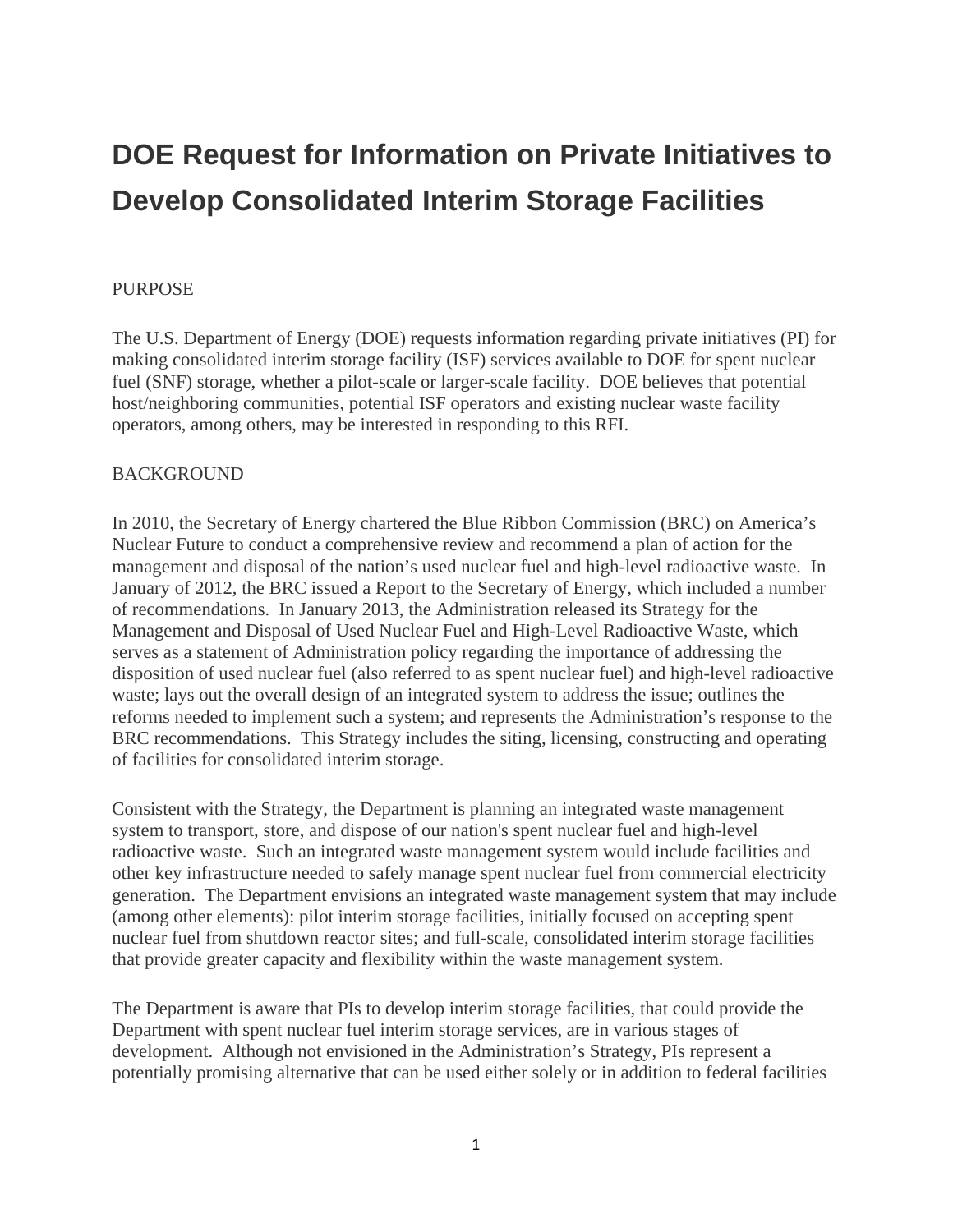for consolidated interim storage. We therefore are issuing this RFI to seek input on key questions related to the role PIs could play in an integrated waste management system.

## REQUEST FOR INFORMATION

DOE seeks information on PIs for a consolidated ISF, whether pilot-scale or larger-scale, as an alternative or in addition to federal facilities sited using a consent based siting process. In particular, DOE seeks information in the following areas (all questions do not need to be addressed by prospective respondents):

- 1. What key factors should be considered to ensure that PIs, as part of the overall integrated nuclear waste management system, would provide a workable solution for interim storage of spent nuclear fuel and high-level waste?
- 2. How could a PI benefit:
	- a. the local community and state or Tribe in which an ISF is sited?

b. neighboring communities?

- 3. What type of involvement if any should the Department or other federal agency consider having with the PI and the community regarding organizational, structural, and contractual frameworks and why?
- 4. What are the benefits and drawbacks of a PI, compared to a federally-financed capital project resulting in a government-owned contractor-operated (GOCO) interim storage facility?
- 5. What assurances to the Government do you think would be appropriate, to ensure that SNF stored at a private ISF, would be managed effectively so as to contain costs to the Government?
- 6. What possibilities are there with respect to business models for a PI, and what are the benefits and disadvantages of those models?
- 7. How could a PI manage liabilities that might arise during the storage period?
- 8. What state/local/tribal authorizations/approvals would be needed?
- 9. How can the Government continue to explore or implement the PI concept in a fair, open and transparent manner going forward?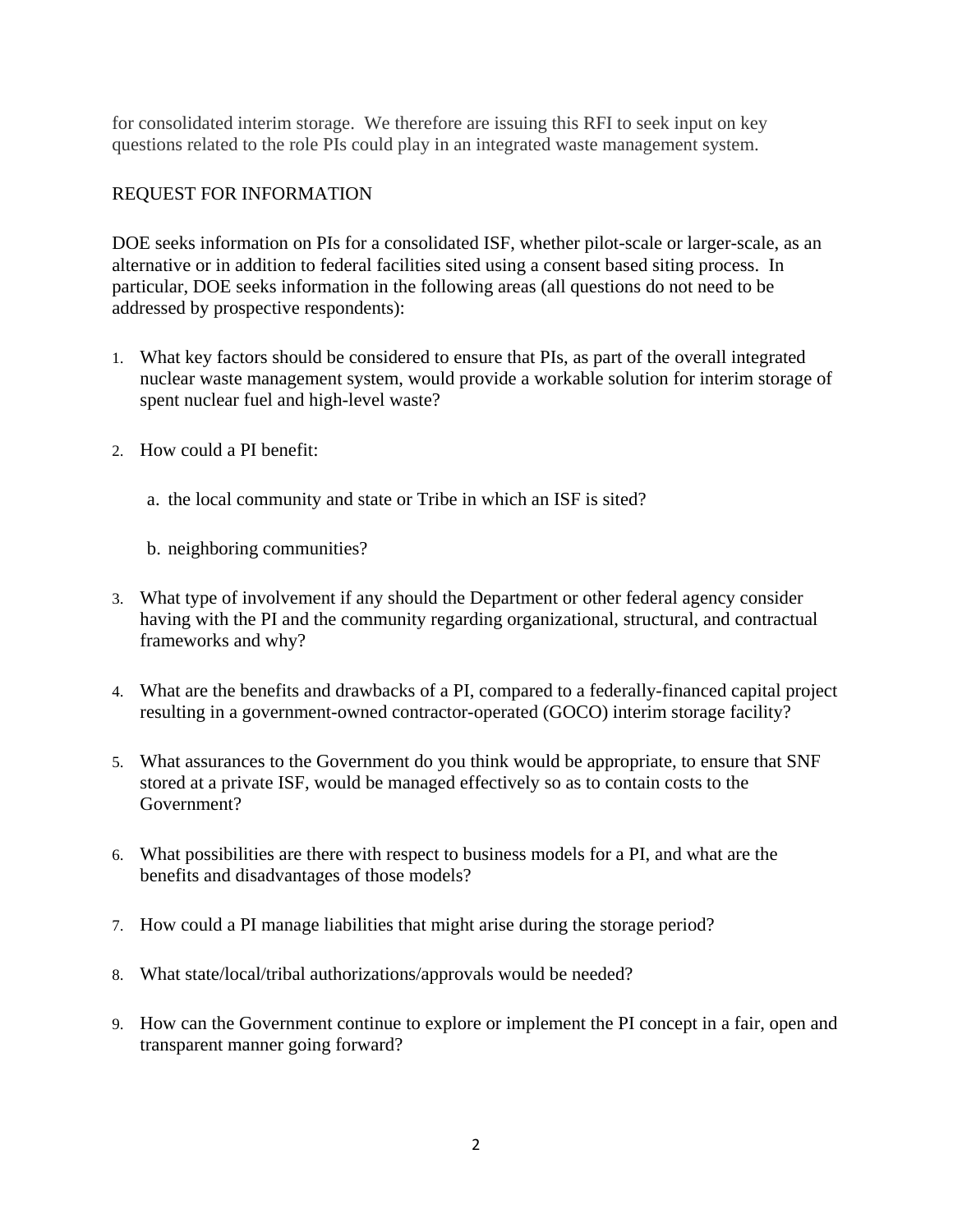- 10. What, if any, supporting agreements might be expected between the Government and the host state/tribe/local community associated with a PI?
- 11. What other considerations should be taken into account?
- 12. Are there any alternative approaches to developing non-federally-owned facilities that might be proposed (e.g. how projects would be financed, anticipated regulatory and legal issues, etc.). If so, what are they, are there proposed solution, and how would the above questions be answered with respect to such approaches?

## RESPONSE PREPARATION AND TRANSMITTAL INSTRUCTIONS

Responses to this RFI are due by January 27, 2017, shall be sent by email to the mailbox *PrivateISF@hq.doe.gov* and shall include the subject line "Response to RFI on Private Initiatives to Develop Consolidated SNF Storage Facilities". The responses shall be in Microsoft Word, Microsoft PowerPoint, or Portable Data Format (PDF) readable by Adobe Acrobat software and should be limited to approximately 15 pages.

DOE intends to make the responses submitted to this RFI publicly available in their entirety. Therefore, DOE recommends that respondents do not include any business sensitive, proprietary, or otherwise privileged information (Confidential Business Data or CBI), or any personally identifiable information (PII) such as personal email or phone numbers, in their submission. Responses to this RFI will be automatically posted and made publicly available; DOE will not review submissions for any CBI or PII so it is the respondents' responsibility to ensure no such information is submitted.

If a respondent would like to respond with information that contains potential CBI or PII, they may do so by submitting responses to *PrivateISF\_Sensitive@hq.doe.gov*. Responses are subject to disclosure statutes such as the Freedom of Information Act. As such, the respondent should clearly identify any CBI or PII and indicate the rationale why such information should not be released. For further details on DOE's treatment of potential CBI that is subject to a FOIA request, see 10 CFR 1004.11 and 5 U.S.C. 552 (b) (4).

Respondents may be provided the opportunity to make a presentation (no longer than 90 minutes in duration including question  $\&$  answer time) regarding their submitted response at DOE Headquarters, at DOE's discretion. Respondents desiring to make an on-site presentation are asked to make their request known with their submittal to this RFI. Presentations are likely to be conducted during early 2017. Respondents who wish to make a presentation at DOE Headquarters should prepare a presentation package of no more than 20 slides, and provide 15 hardcopies to session participants at the presentation (if a presentation is elected). An electronic version (PDF) of the briefing shall be sent by email to the POC one day prior to the presentation.

Any files transmitted in response to this RFI which contain a virus will not be opened.